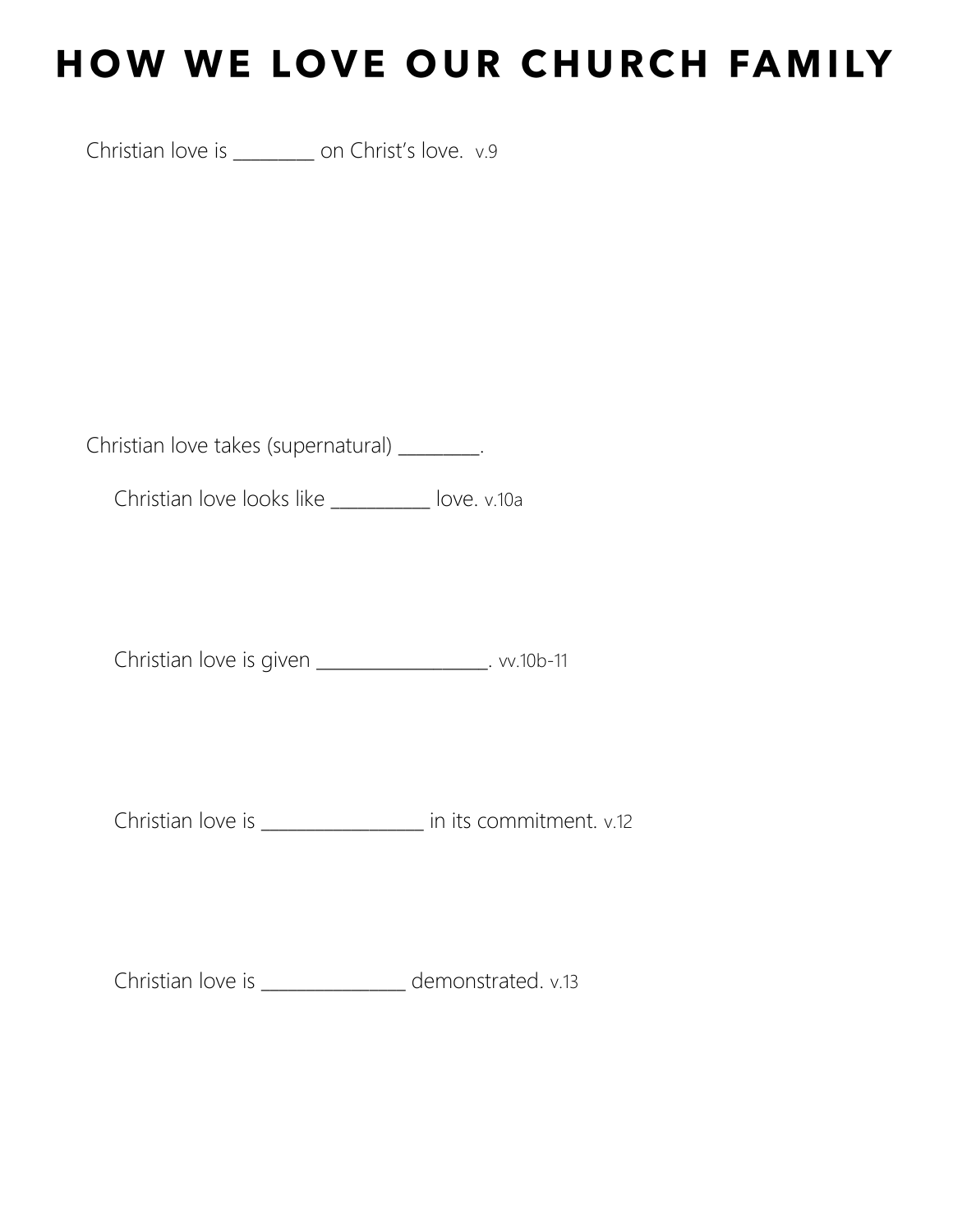## **Romans 12:9–13**

<sup>[9]</sup> Let love be genuine. Abhor what is evil; hold fast to what is good. <sup>[10]</sup> Love one another with brotherly affection. Outdo one another in showing honor. [11] Do not be slothful in zeal, be fervent in spirit, serve the Lord.  $^{[12]}$  Rejoice in hope, be patient in tribulation, be constant in prayer. [13] Contribute to the needs of the saints and seek to show hospitality. (ESV)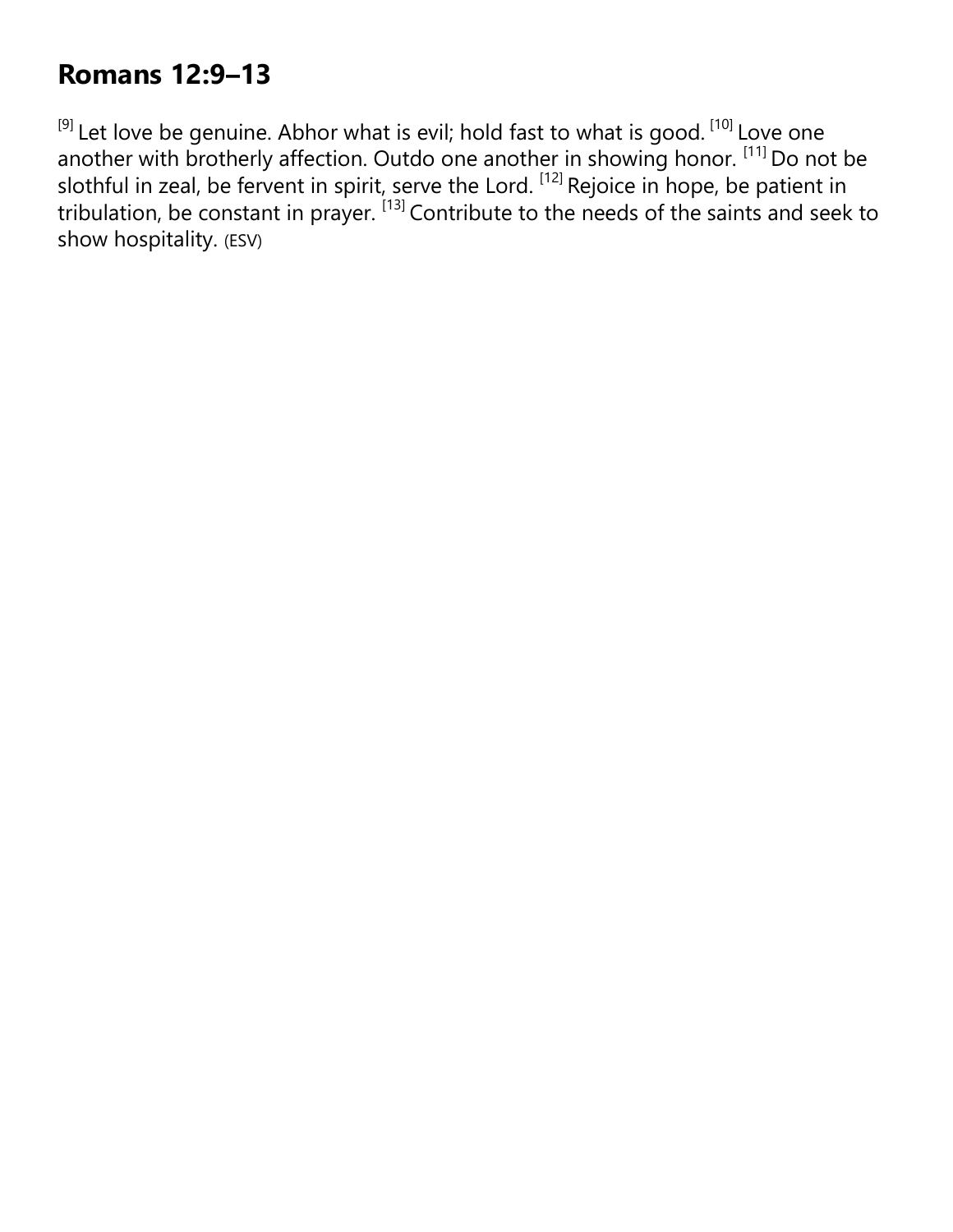May 22, 2022

**Open:** Why do we sometimes find it difficult to love others in the church?

## Read & Discuss: Romans 12:9-13

- 1. In verse 9, Paul says, "Let love be genuine." What are some noticeable differences between love that is genuine and love that is not? What should we do if we find that our love for others is not genuine?
- 2. What are some ways we can apply the command in verse 9 to "abhor what is evil; hold fast to what is good" in the context of our church family relationships? How are God's standards useful or helpful to our relationships?
- 3. Paul tells us to "love one another with brotherly affection" (v. 10a) What does "brotherly affection" look like? Why do you think Paul stresses the need for believers to show love for "one another" above our need to show love to everyone? (See also Galatians 6:10.)
- 4. What are some ways we can show honor to each other (v. 10)? What sinful tendencies might get in the way of honoring others? What would you imagine it might look like if the whole church adopted a desire to outdo one another in showing honor?
- 5. How do each of the commands in verse 11—"do not be slothful in zeal, be fervent in spirit, serve the Lord"—connect with showing love to our Christian brothers and sisters? What might be helpful in maintaining our zeal and fervency?
- 6. Verse 12 gives three more commands—"Rejoice in hope, be patient in tribulation, be constant in prayer." How have you seen others show this kind of love to you? How have you found your heart changed by praying for someone you struggled to love?
- 7. Verse 13 makes clear that Christian love is meant to include practical care for others, especially other believers. What are some ways we can fulfill this call in our current setting and culture?
- Apply: How have you been encouraged through these verses to take advantage of new opportunities to love your church family?
- **Pray:** Pray for each other that we would love others in our church family in a way that honors Christ.